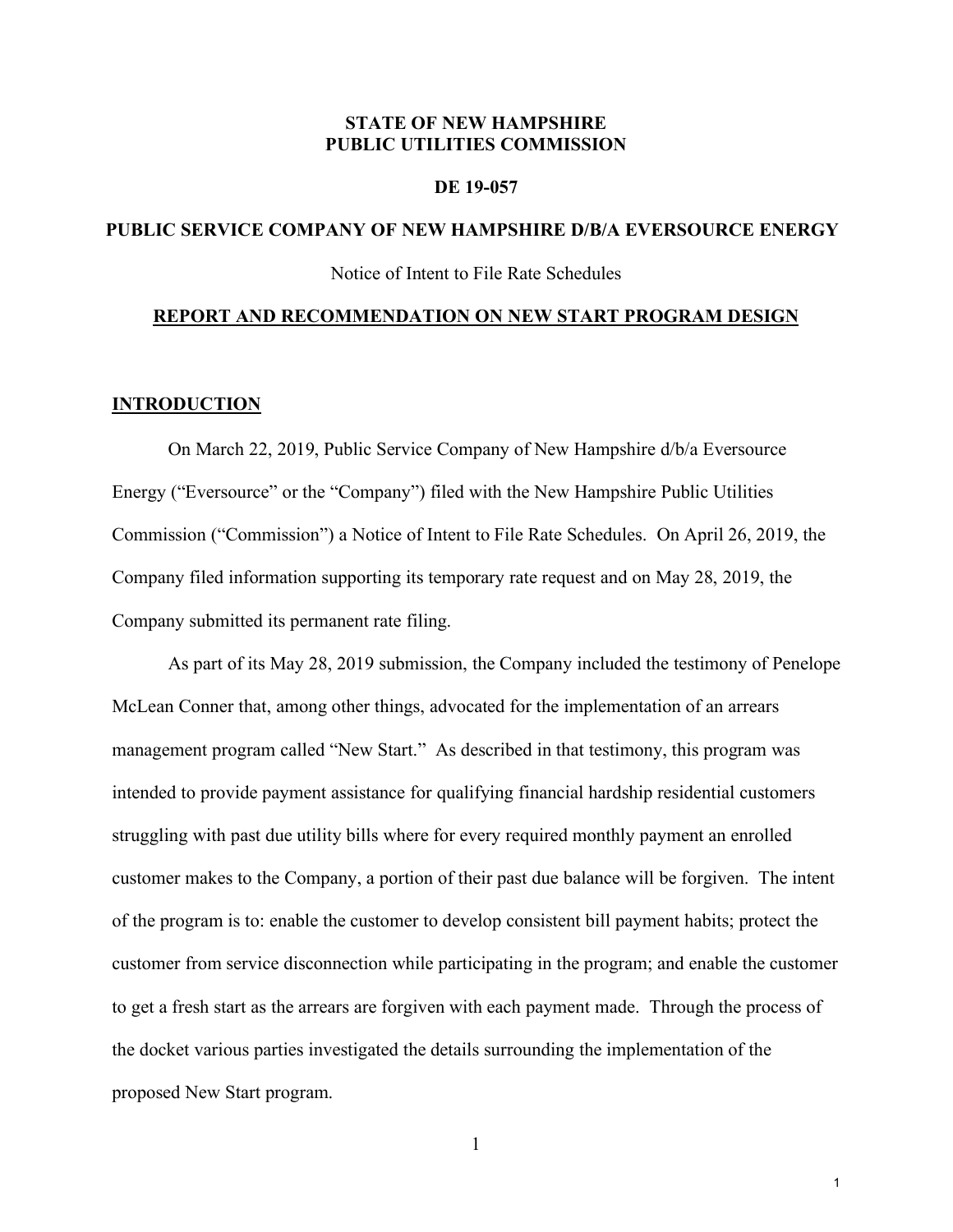On October 9, 2020, the parties to the proceeding filed a comprehensive settlement agreement (the "Settlement") with the Commission. Relevant to this issue, Section 13 of that Settlement specified that Eversource would implement the New Start program in New Hampshire and that the implementation would follow the general framework set out in Appendix 7 (Bates pages 63-66) of the Settlement. While Section 13 of the Settlement stated that Eversource would implement the program consistent with certain high-level descriptions, it also provided that the Company would convene a stakeholder group to develop a comprehensive program design for the New Start program and to assist in the long-term monitoring and evaluation of the program. Further, the stakeholder group was to file a report with the Commission within 120 days of the final order in the proceeding (which was issued on December 15, 2020) to recommend a comprehensive program design. Included below is the report and recommendation of the stakeholder group on the comprehensive program design for the New Start program.

#### **REPORT AND RECOMMENDATION**

The stakeholder group required by the Settlement consisted of representatives from Eversource, the Commission Staff, low-income advocacy groups, New Hampshire Legal Assistance, and social service agencies. The full list of participants is set out at the end of this report and recommendation. In addition to the below design requirements, the stakeholders recommend the adoption of the reporting list set out in Appendix 7 to the Settlement as the list of metrics Eversource shall provide to account for the operation of the New Start program.

#### **1. Eligibility**

As identified in Appendix 7 to the Settlement, to be eligible for New Start in New Hampshire, each customer:

- Must be a residential customer with active service; and
	- 2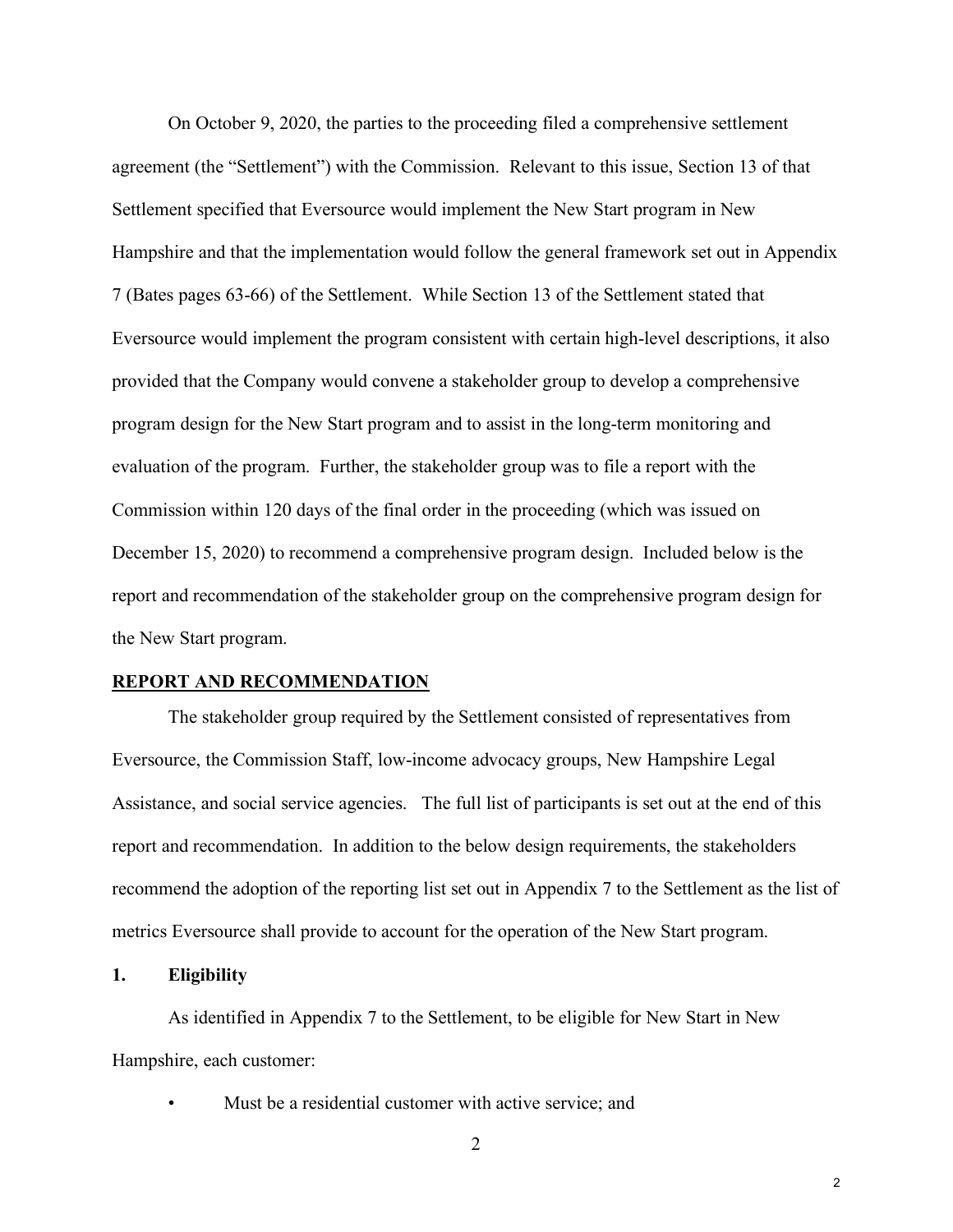- Have an account balance that is greater than or equal to \$150 where the \$150 is at least 60 days overdue; and
- Have provided the utility with evidence of "financial hardship" through the customer's or the household's current enrollment in the Low Income Home Energy Assistance Program, the Electric Assistance Program, the Gas Residential Low Income Assistance Program, the Neighbor Helping Neighbor Program, or their successor programs, or any other federal, state or local government program or government funded program of any social service agency which provides financial assistance or subsidy assistance for low income households based upon a written determination of household financial eligibility as outlined in Puc 1202.09.

As further stated in Appendix 7, residential customers with a certified medical emergency must also qualify as financial hardship and meet the eligibility criteria as described above to participate in the New Start program. A medical emergency alone does not qualify. Importantly, New Start is another payment plan option for medically financial hardship coded customers in addition to existing payment plans. The stakeholders continue to support these eligibility requirements.

# **2. General Requirements**

As described in Section 13 of the Settlement, New Start is an arrearage management program that provides payment assistance for qualifying residential customers struggling with past due utility bills up to an annual cap of \$12,000. To that general provision, the stakeholders recommend the following additional specifications: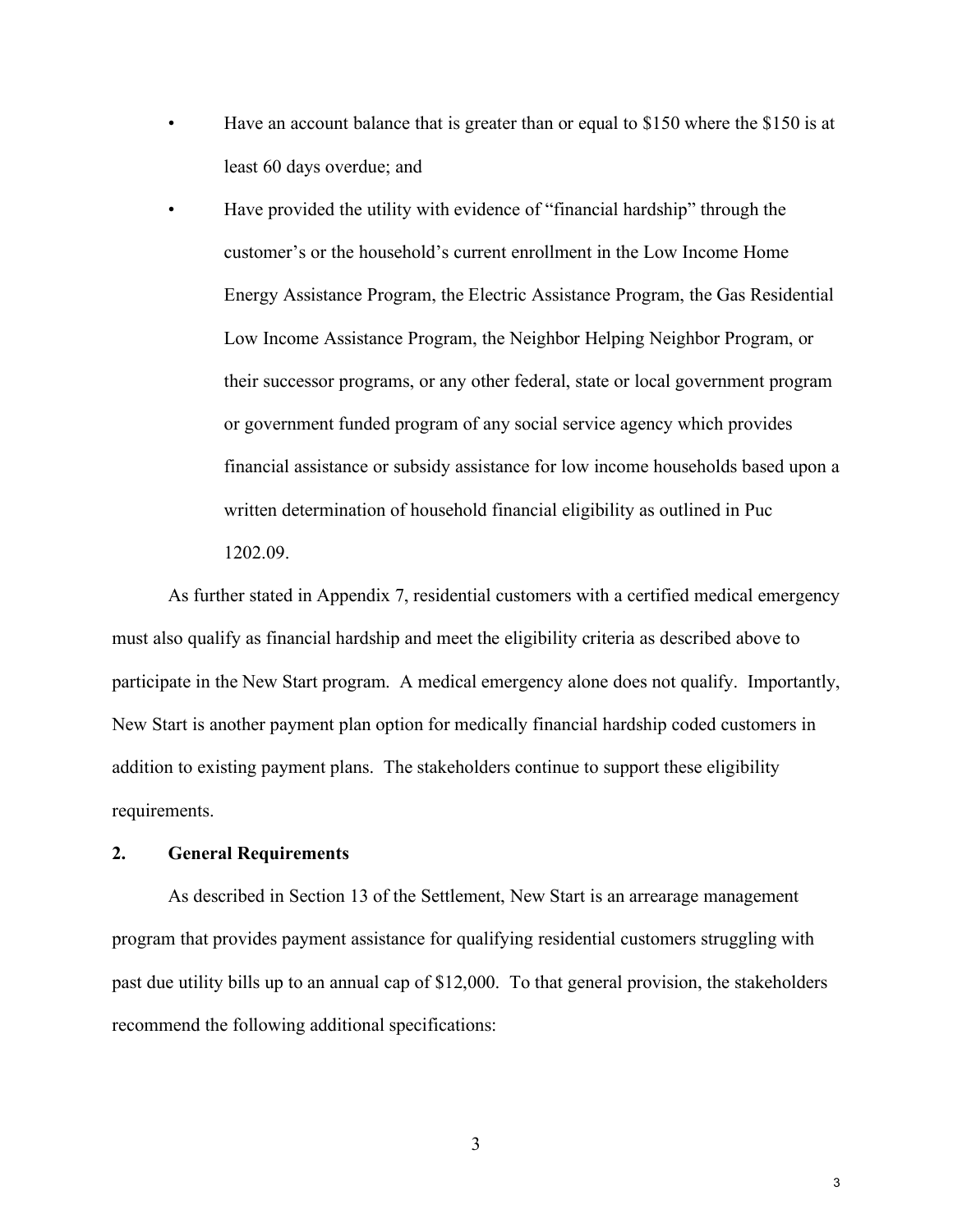- Residential customers participating in New Start will enroll in a budget plan that provides forgiveness of their outstanding arrears over a 12-month period. With each on-time monthly payment, 1/12th of the enrolled eligible balance is eliminated up to \$12,000 annually, or a maximum monthly forgiveness at \$1,000.
- There is no limit to the number of times a customer can participate in the program.
- Participants who enroll in New Start with an arrears balance greater than the annual \$12,000 cap will continue on the program past the 12-month period and receive the maximum monthly forgiveness of \$1,000 until the enrolled balance is eliminated, subject to their continued compliance with the program requirements.
- At the completion of the program, New Start customers will automatically enroll into a normal budget plan.

# **3. New Start Enrollment and Re-enrollment**

As the requirements for enrollment or re-enrollment in the program were not specified in the Settlement, the stakeholders recommend the following requirements.

- No down payment is required for eligible New Start customers who newly enroll.
- A new enrollment occurs when the following conditions are met for eligible customers:
	- o No previous participation in the program; or
	- o The current date is at least 12 months or longer from the date of the customer's successful prior completion of the program; or
	- o The current date is at least 12 months or longer from the date the customer was previously removed from the program.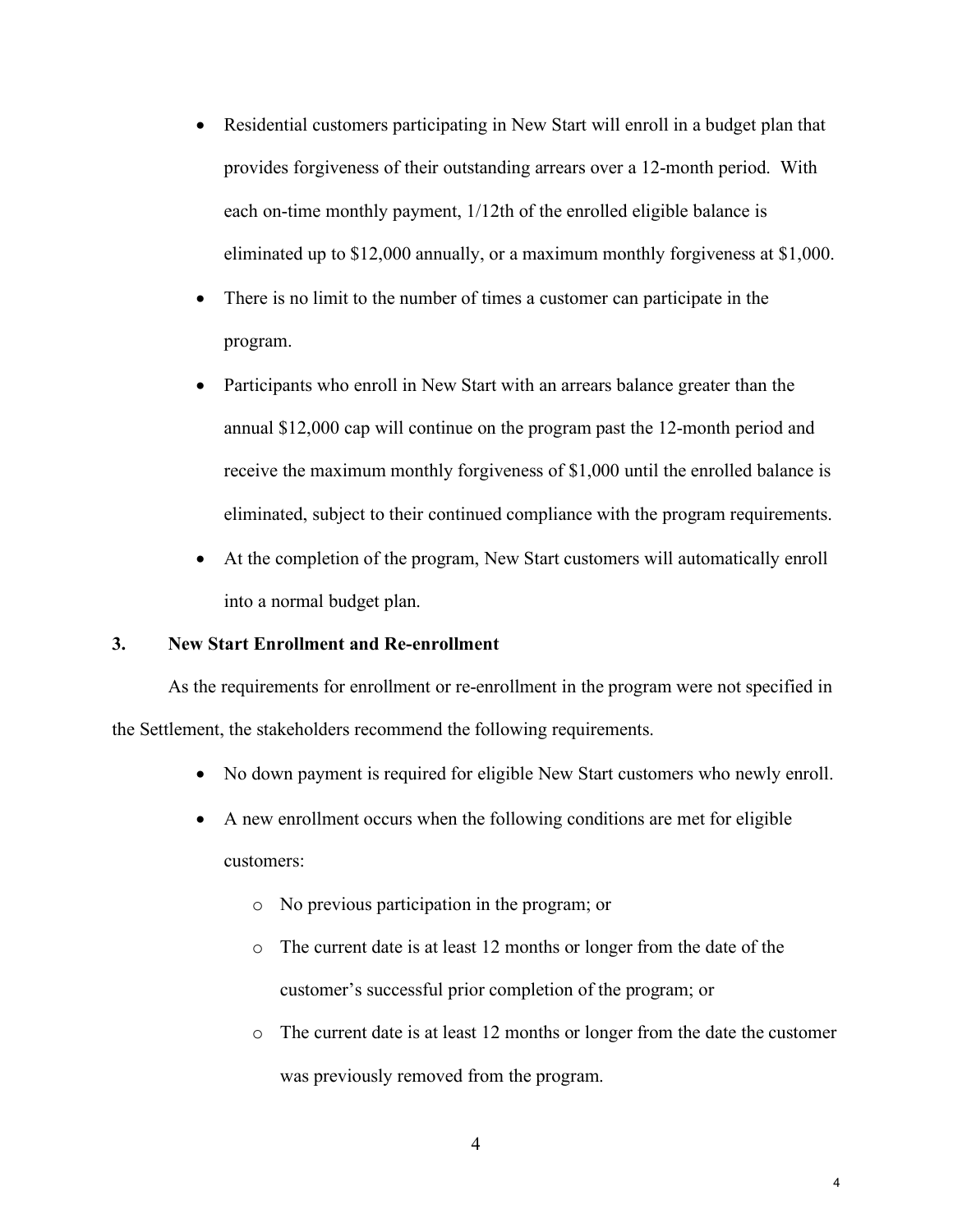- Re-enrollment (as contrasted with new enrollment) into New Start occurs if the last program removal date is fewer than 12-months from the date at the time the customer requests re-enrollment.
- Re-enrolling customers will be required to make up any missed payments to establish re-enrollment in the program.

Regarding removal from the program, the stakeholders recommend:

- Once enrolled, or re-enrolled, a customer may be removed from New Start after two (2) consecutive months of an unpaid required budget billing amount.
- A customer may also be removed from New Start when the customer has moved from one service address to another since the program budget bill amount is based on the usage at the service address.
- Following removal, a customer may request to re-enroll into New Start if the customer meets the program eligibility requirements including making up any required missed payments.

The stakeholders further recommend that customers in arrears who are not enrolled in the New Start program, or any payment plan or protection, will be subject to disconnection for nonpayment. Customers who are disconnected for non-payment must meet the normal regulatory requirements as outlined in Puc 1203.13 to reconnect service. After the reconnection requirements are met, the customer may participate in the New Start program subject to meeting the relevant eligibility requirements.

# **4. New Start Payment Calculations**

As the calculation of bills for customers enrolled in the program was not specified in the Settlement, the stakeholders recommend the following: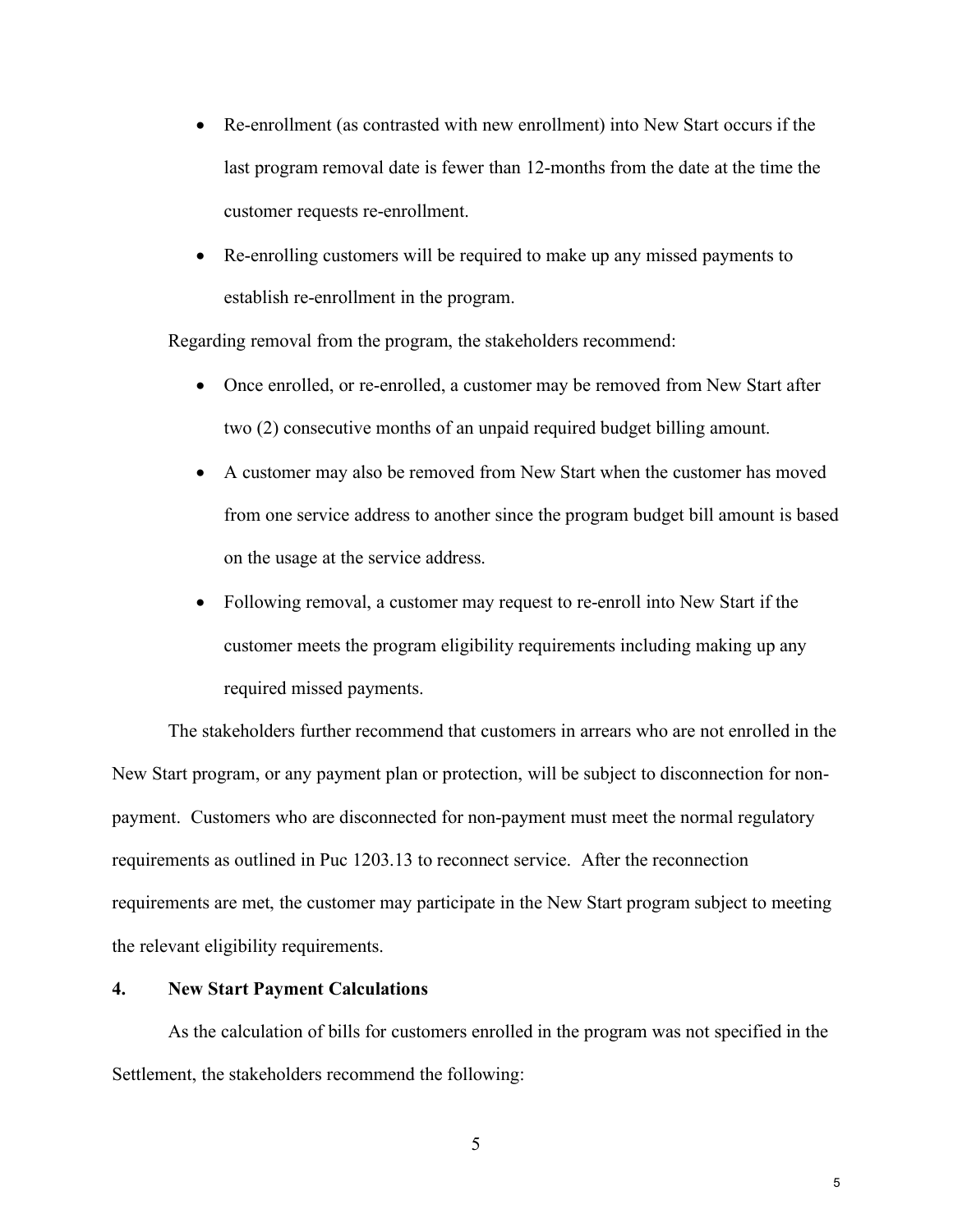The New Start budget bill amount shall be calculated by using the previous 12-months' usage to project future costs. After removal from New Start due to having missed required payments, eligible customers requesting to re-enroll shall be required to make up any missed payments prior to enrollment. Due to the customer being removed from the New Start program, upon making up any missed payments such made up payment are not eligible for forgiveness. Only actively enrolled customers are eligible for forgiveness.

To calculate the amount of missed payment necessary for re-enrollment, Eversource will use a three-year look back. Within the last 3 years, if the customer was removed from New Start once, the required missed payment shall be equal to two (2) budget bill amounts. If the customer was removed from New Start two (2) or more times in the prior 3 years, then all missed budget bill amounts are due prior to re-enrollment in the program. The last calculated budget amount billed to the customer prior to removal for missing payments is the basis for the missed budget bills owed and required for re-enrollment.

#### **5. New Start Forgiveness**

As the handling of payments made by customers enrolled in the program was not specified in the Settlement, the stakeholders recommend the following:

- New Start forgiveness shall not exceed \$1,000 monthly.
- The amount forgiven is applied at the time a full budget bill payment is made.
- A partial budget bill payment will not receive forgiveness credit, however, two (2) consecutive months of partial payments that equal a full budget bill payment will receive forgiveness credit. Two (2) consecutive months of partial payments that do not equal a full budget bill payment amount will not receive forgiveness and will make the customer subject to removal from the program.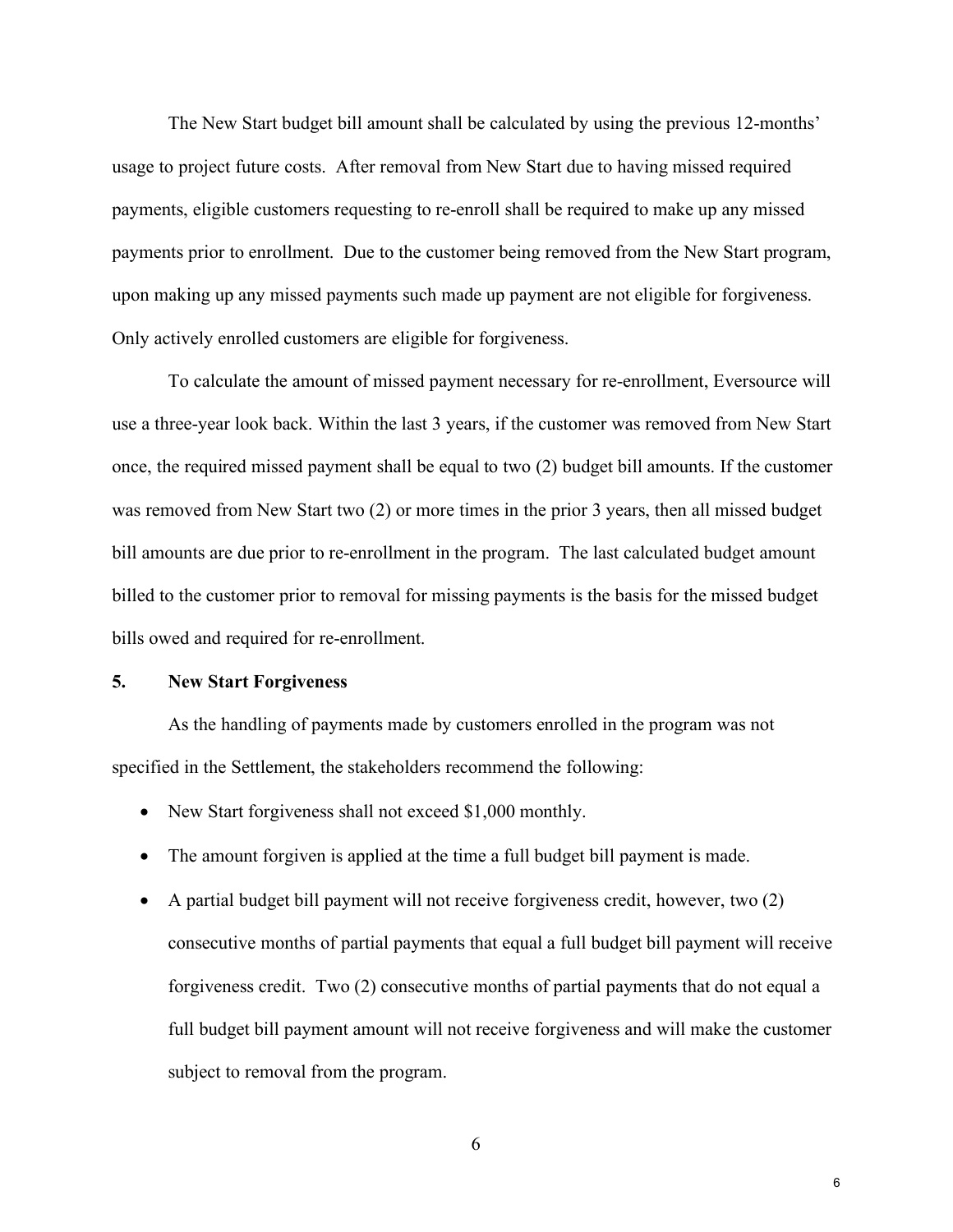- Similar to a customer payment made, a social service agency payment or financial assistance payment that equals a budget bill payment amount will receive forgiveness credit.
- For any payment made, if the payment is in excess of a budget bill amount then the amount above the budget bill level will be applied to the actual accumulated budget account balance.

#### **6. Customer Communication**

While the Settlement described customer communications generally, it did not specify the nature of the communications to be provided. Accordingly, the stakeholders recommend the following:

Upon enrollment into the New Start program, a Welcome Letter will be mailed to the customer to explain the program and provide the customer with a list of frequently asked questions. While enrolled, the customers' monthly bill statement will show the budget bill amount due each month. The New Start budget payment amounts may increase or decrease during the time the customer is enrolled based upon the recalculation of the previous 12-month usage which projects future costs. If a New Start budget changes as a result of this recalculation, the customer will be notified via the monthly bill statement one month prior to the change. All customers can sign up to receive bill alerts via email or text message.

#### **7. Stakeholder Group Monitoring and Oversight**

As described in the Settlement, in addition to developing a comprehensive New Start program design, the purpose of the stakeholder group is to monitor the program, review customer communications, and address communication and training for social service agencies. Further, the Settlement provides that the stakeholder group may meet periodically as it deems necessary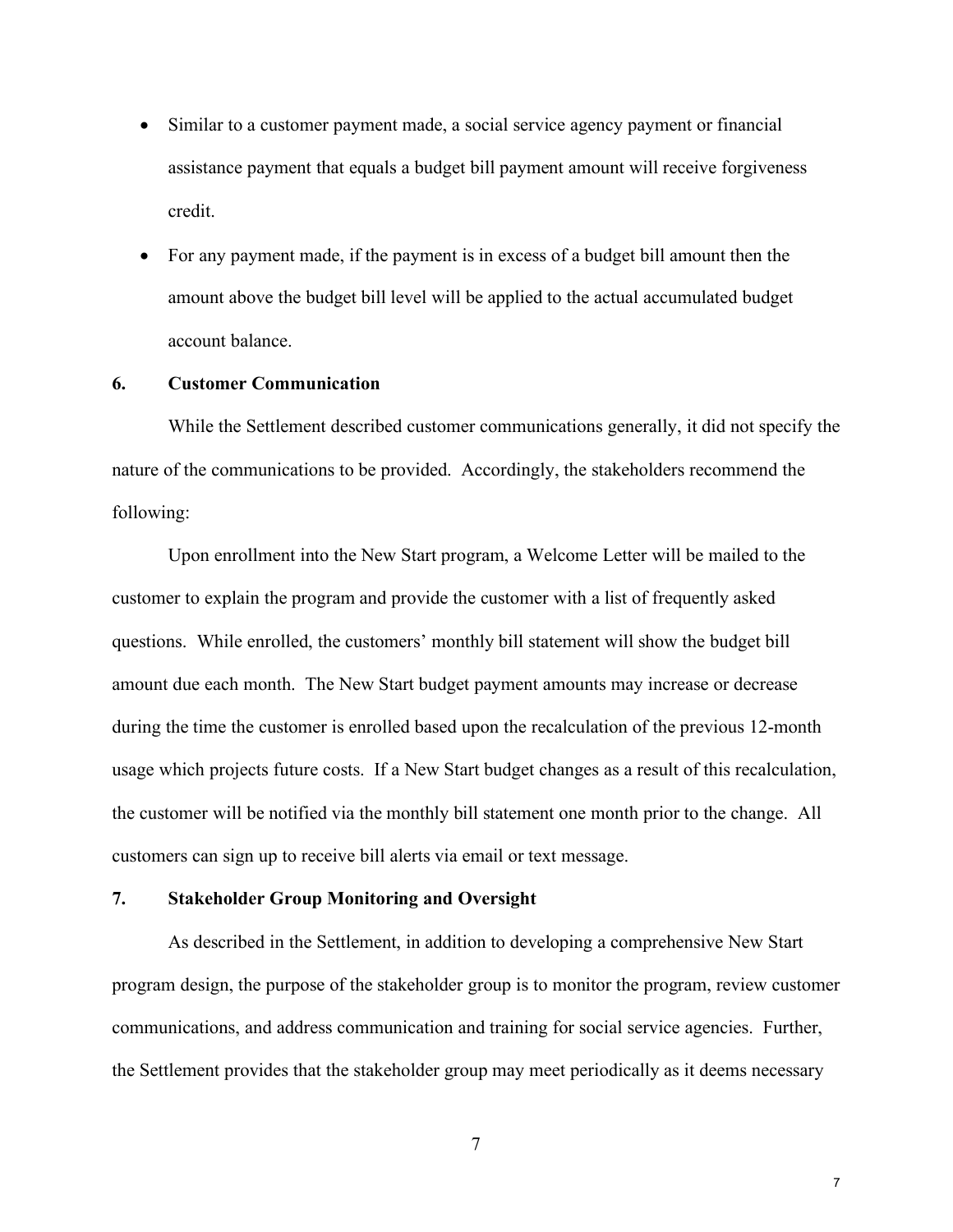and proper to review the program and make recommendations on further refinements while maintaining the core program design. Following this guidance, the Company plans to continue meeting regularly with the stakeholder group after the program recommendation is submitted to the Commission and a design approval has been ordered.

# **8. New Start Reporting**

Appendix 1 to this filing provides a detailed outline of New Start reporting metrics as approved and described in Appendix 7 to the Settlement. Consistent with the recommendations of the stakeholder group, the order of metrics has been revised from what was included in Appendix 7. Appendix 1 to this filing reflects the revised order.

The Settlement specified that the stakeholder group would develop a plan and format for quarterly reporting. Based upon that, the stakeholders recommend that quarterly New Start reporting by month begin in the quarter following implementation of the New Start program. The quarterly reports will be sent to the Commission and the stakeholder group on the last day of the month following the end of each quarter. A full listing of planned reporting dates in 2022 are as follows:

- Quarter 1 reported on April 30
- Quarter 2 reported on July 31
- Quarter 3 reported on October 31
- Quarter 4 reported on January 31

Appendix 2 to this filing provides the sample Excel format of reporting metrics by month as agreed to by the stakeholders.

#### **9. Stakeholder Group Participants**

The parties listed below have been identified as interested stakeholders, taking part in regular meetings when available.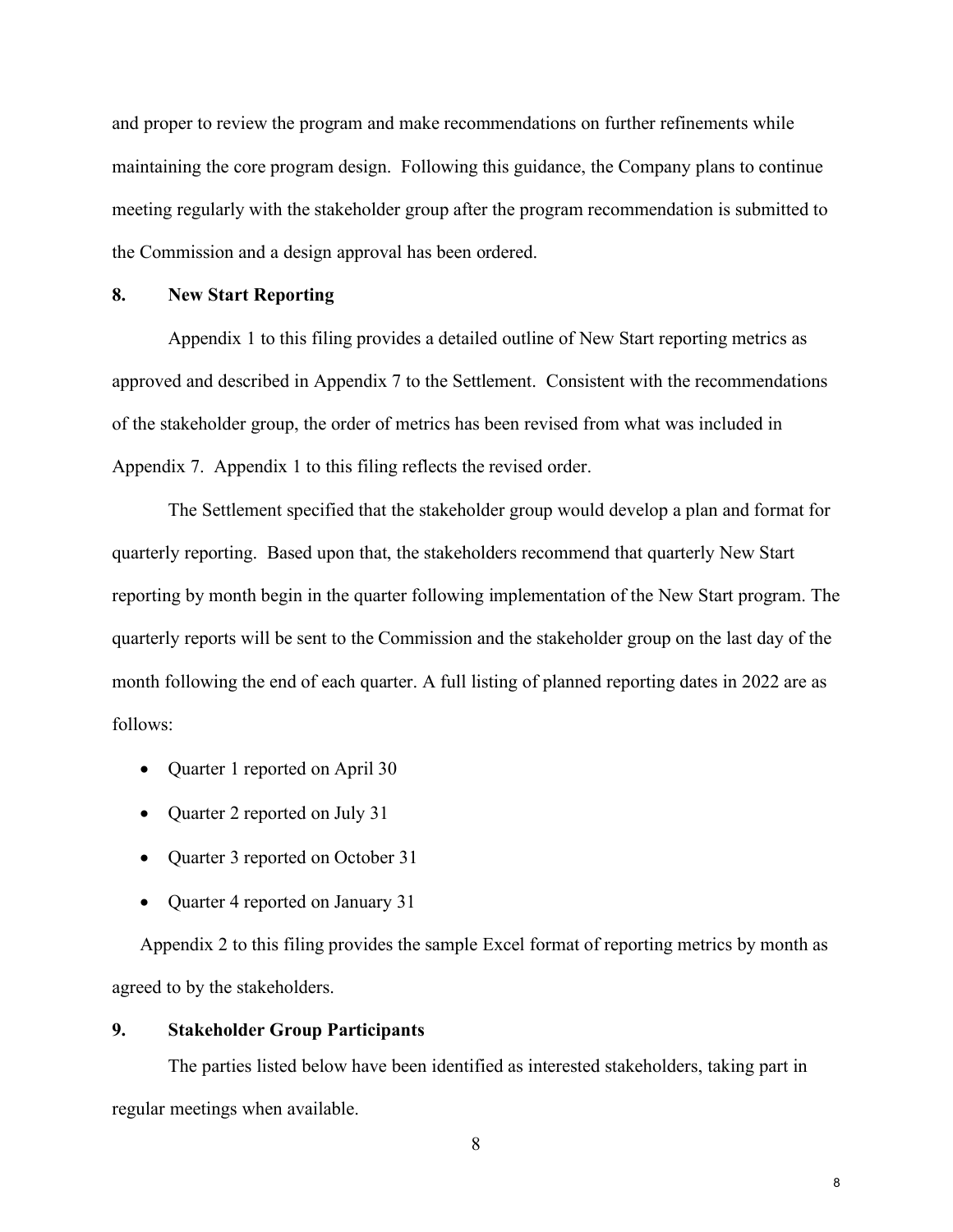| Entity                                             | <b>Attendees</b>                                                                                                                                    |
|----------------------------------------------------|-----------------------------------------------------------------------------------------------------------------------------------------------------|
| <b>Eversource</b>                                  | <b>Customer Group:</b><br>Theresa Washington, Margarita Campbell, Chris<br>Plecs<br>Regulatory:<br>Kerry Britland, Kristen Gasparonis, Sandra Morin |
| <b>Commission Staff*</b><br><b>Not voting</b>      | Amanda Noonan, Rorie Patterson, Gary Cronin                                                                                                         |
| <b>New Hampshire Legal Assistance</b>              | Steven Tower, Ray Burke                                                                                                                             |
| <b>Community Action Partner, Strafford</b>         | Betsey Andrews Parker, Sharon Tarleton, Heidi<br>Clough, Cheryl Robicheau                                                                           |
| <b>NH Local Welfare Administrators Association</b> | Todd Marsh, Pat Murphy, Karen Emis-Williams,<br>Denise Syrek                                                                                        |
| <b>Listen Community Services</b>                   | Angela Zhang                                                                                                                                        |
| <b>Catholic Charities</b>                          | Marc Cousineau                                                                                                                                      |
| <b>Belknap/Merrimack Community Action Agency</b>   | Kristen LaPanne                                                                                                                                     |

# **Meeting Dates**

The stakeholder group members have met weekly since March 4, 2021 on the below dates:

- Thursday, March 4, 2021
- Friday, March 12, 2021
- Friday, March 19, 2021
- Friday, March 26, 2021
- Friday, April 2, 2021
- Thursday April 8, 2021

# **CONCLUSION**

The stakeholders have worked diligently to agree upon the program design for the implementation of the New Start program. In the assessment of the stakeholders, the above elements, in combination with the requirements of Section 13 and Appendix 7 of the Settlement, set out a reasonable, appropriate and worthwhile means of implementing the New Start program for New Hampshire customers. Eversource requests that to the degree necessary, the Commission accept and approve this report and recommendation as representing a reasonable program design, which will allow Eversource to complete the relevant programming changes necessary to implement the New Start program in early 2022 as contemplated in the Settlement.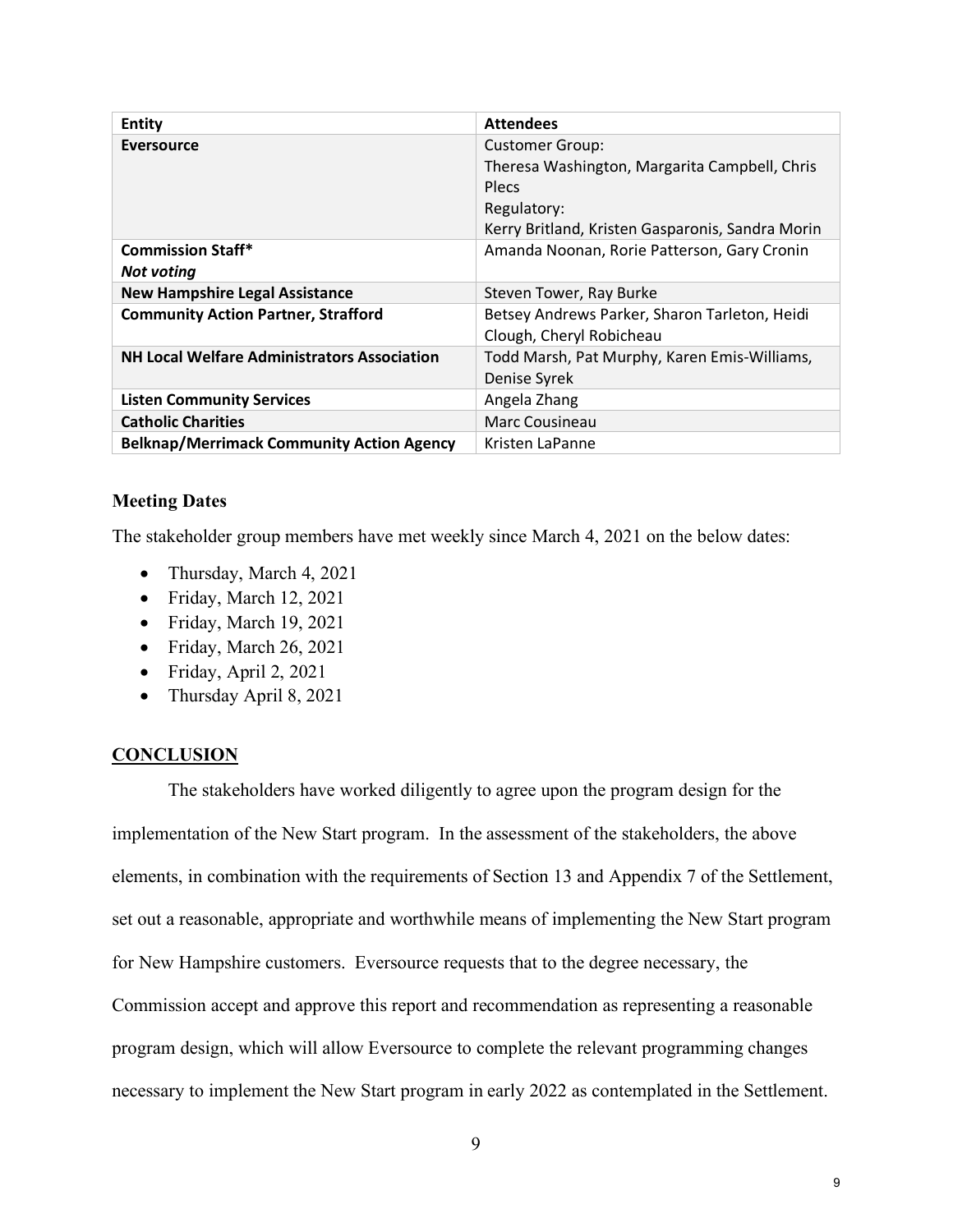# **DE 19-057 – APPENDIX 1**

#### **New Start - Arrears Management Program**

#### **New Start Reporting**

Once established, Eversource will provide regular reporting on the activities of the

New Start program. Eversource will base its reports on the below described metrics:

- i. Number of customer accounts verified financial hardship.
	- The total number of customers who are verified financial hardship as of the end of a month.
- ii. Number of customers enrolled in the program.
	- The total number of customers enrolled in the New Start program as of the end of a month.
- iii. Number of customers who successfully completed the program.
	- The number of customers who have completed the program during the month.
- iv. The number of accounts that are either one or two payments behind on the New Start Program.
- v. The dollars of New Start budget arrears of customers that are either one or two payments behind on the program.
- vi. The average arrears of accounts with arrears (other than their New Start arrears) by month.
	- The average New Start budget arrears for customers that are one or two payments behind on the program (v divided by iv).
- vii. Number of customers dropped from the program.
	- The number of customers removed from the program for missed payments and all other reasons during the month.
- viii. Number of customers who re-enroll in the program after being dropped and length of time before re-enrollment.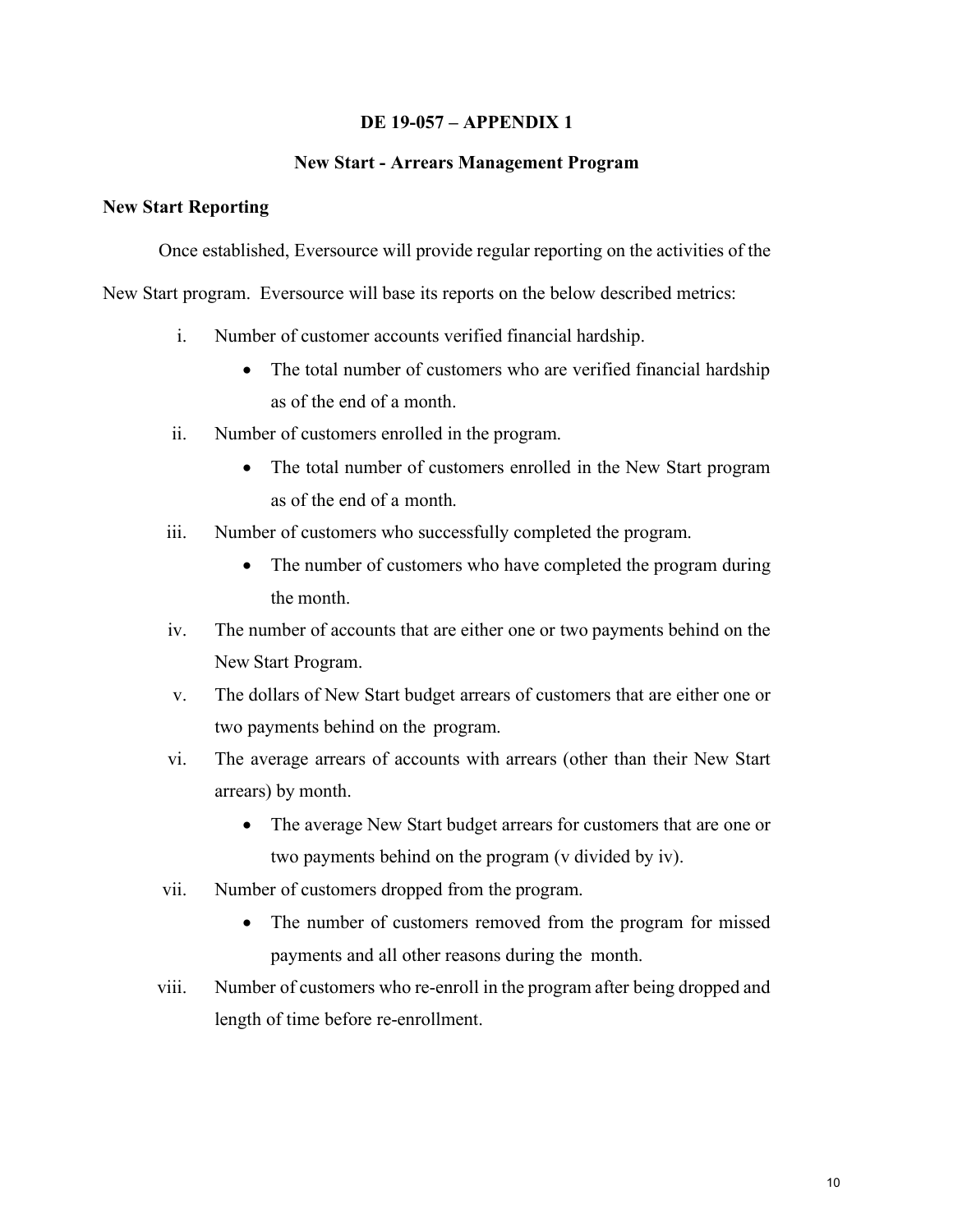- The number of customers who have re-enrolled on New Start and the average number of months since being dropped from the program.
- ix. Number of customers who newly enroll in the program after successful completion and length of time before new enrollment.
	- The number of customers who have enrolled in New Start after successfully completing the program within the last 3 years, and the average length of time between completion and new enrollment.
- x. Number of customers who remain on a budget plan after automatic enrollment upon completion and for how long.
	- The number of customers who remain on the budget for each of the following periods of time: 1-3 Months, 3-6 Months, 6-9 Months, 9-12 Months, 12-18 Months, 18-36 Months.
- xi. Total dollar amount of arrearages forgiven.
	- The total amount of dollars forgiven by month.
- xii. Average dollar amount per participating customer of arrearages forgiven.
	- The average dollar amount of arrears forgiven for customers who received forgiveness during a month.
- xiii. Comparison of disconnections for financial hardship customers before and after program start.
	- The number of 2019 financial hardship residential customers disconnected and eligible for disconnection by month, and the number of financial hardship residential customers disconnected and eligible for disconnection after the program starts.
- xiv. Comparison of lead-lag before and after program start.
	- The comparison of the number of days revenue outstanding for hardship customers not on New Start compared to those that are on New Start.
- xv. Comparison of bills behind for hardship customers before and after program start.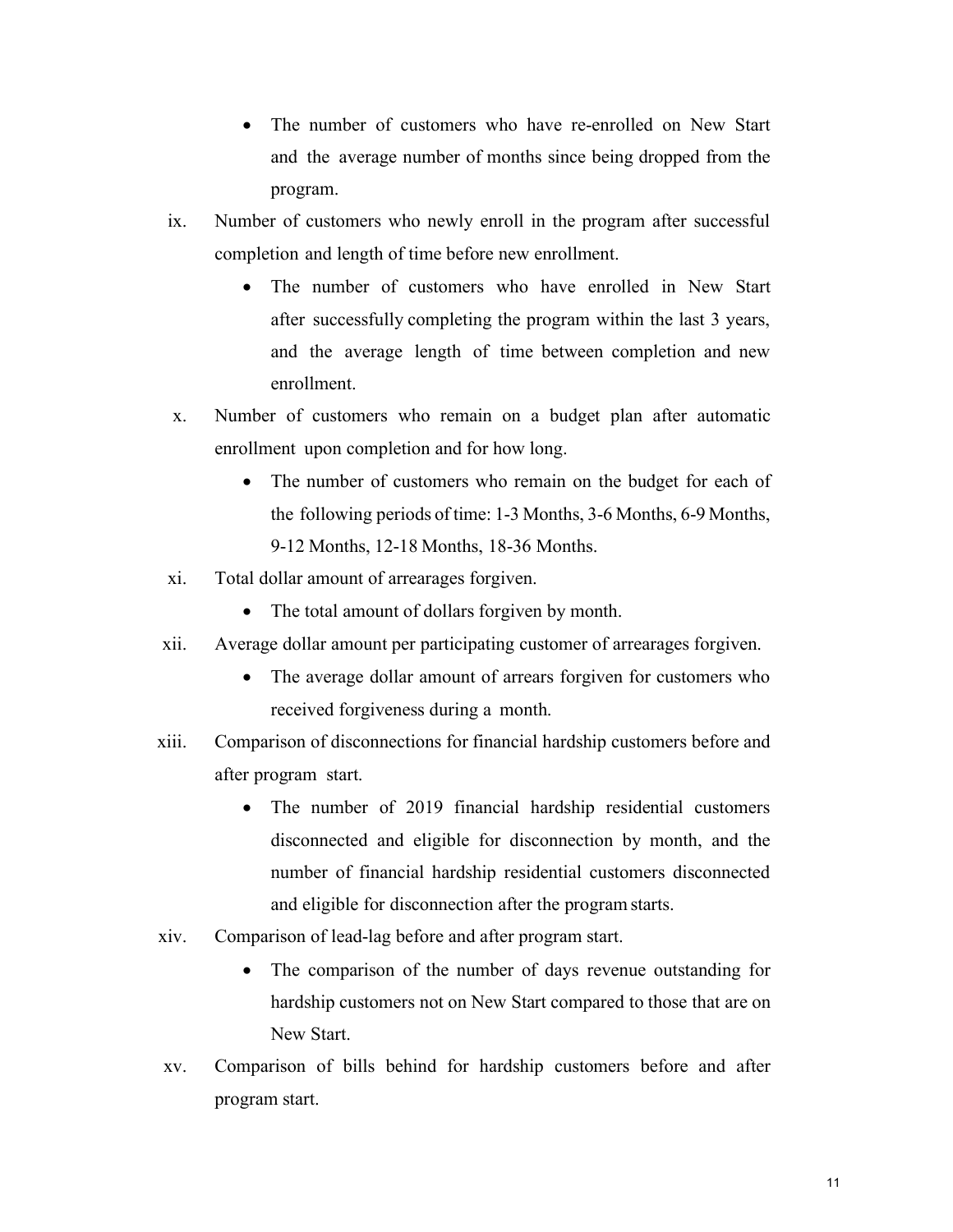- The average amount of delinquency in dollars and days aged in 2019 compared to months after the program starts.
- xvi. Quantification of impact of program on field visits and customer service.
	- The number of field visits per month, and customer satisfaction metrics.
	- Customer satisfaction metrics are reported annually
- xvii. Quantification of impact of program on reconnections.
	- The number of credit reconnects and subsequent enrollment or reenrollment on the New Start program.
- xviii. Quantification of impact of program on uncollectible.
	- The 12-month rolling Net Write-Off as a Percent of Revenue lagged 6 months. This indicates the percentage of revenue is written off less any recoveries.
	- xix. The dollars of bills for current service by month.
		- The total budget amount billed to New Start customers during a month.
	- xx. The dollars of actual receipts from customers by month.
		- The total amount of payments made by New Start customers during a month.
	- xxi. The number of accounts receiving a bill by month.
		- The number of accounts on the New Start program that were sent a bill during a month.
- xxii. The number of accounts making a payment by month.
	- The number of accounts on the New Start program that made any amount of payment during a month.
- xxiii. The number of accounts with a \$0 balance by month.
	- The number of accounts that are current on the New Start program, where the owed balance is less than or equal to the current bill.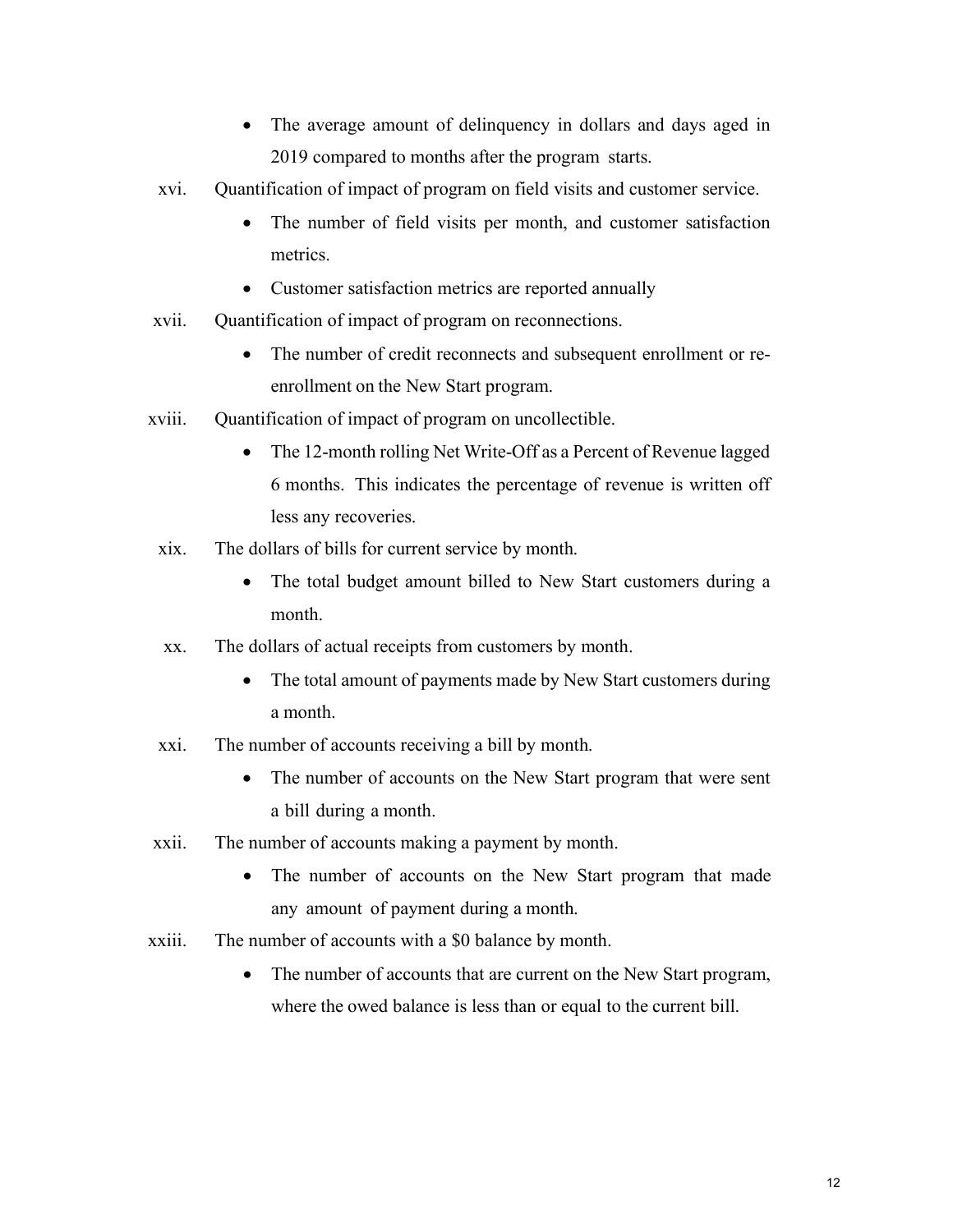APPENDIX 2

| DE 19-057 Example New Start Reporting |            |  |
|---------------------------------------|------------|--|
| Company                               | Eversource |  |
| Date:                                 | 04/06/2021 |  |

| <b>New Hampshire New Start Metrics</b><br>Mar   Apr   May   Jun   Jul   Aug   Sep   Oct   Nov   Dec YTD<br>Feb<br>Jan<br>Number of customer accounts verified financial hardship.<br>Total<br>18,962<br>19,124<br>Number of customers enrolled in the program.<br>ii.<br><b>Total</b><br>984<br>1.021<br>Number of customers who successfully completed the program.<br>iii.<br>8<br><b>Total</b><br>10<br>iv. The number of accounts that are either one or two payments behind on the New Start Program.<br>204<br>199<br>Total<br>The dollars of New Start budget arrears of customers that are either one or two payments behind on the program.<br>v.<br>Total<br>\$4,361<br>\$4,399<br>vi. The average arrears of accounts with arrears (other than their New Start arrears).<br>\$21<br>\$22<br>Average<br>Sample Figures Only<br>vii. Number of customers dropped from the program.<br>Total<br>84<br>79<br>viii. Number of customers who re-enroll in the program after being dropped and length of time before re-enrollment.<br>Average Number of Months<br>4.8<br>5.2<br>Total<br>19<br>28<br>ix. Number of customers who newly enroll in the program after successful completion and length of time before new enrollment.<br>5.2<br>Average Number of Months<br>4.9<br>13<br>16<br>Total<br>Number of customers who remain on a budget plan after automatic enrollment upon completion and for how long.<br>x.<br>202<br>207<br>1-3 Months<br>3-6 Months<br>190<br>195<br>150<br>6-9 Months<br>140<br>9-12 Months<br>120<br>119<br>94<br>100<br>12-18 Months<br>64<br>70<br>18-36 Months<br>Total<br>826<br>825<br>xi. Total dollar amount of arrearages forgiven.<br>\$209,425<br>Total<br>\$207,354<br>xii. Average dollar amount per participating customer of arrearages forgiven.<br>\$117<br>\$109<br>Average<br>xiii. Comparison of disconnections for financial hardship customers before and after program start.<br>2019 financial hardship disconnected<br>$\mathbf 0$<br>$\mathbf 0$<br>2019 financial hardship eligible for disconnection<br>$\Omega$<br>$\Omega$<br>2019 percent of eligible disconnected<br>#DIV/0!<br>#DIV/0!<br>Number of financial hardship disconnected<br>$\mathbf 0$<br>$\mathbf 0$<br>$\mathbf 0$<br>Number of financial hardship eligible for disconnection<br>$\Omega$<br>#DIV/0!<br>#DIV/0!<br>Percent of eligible disconnected |  | 2021 |  |  |  |  |  |  |  |  |  |  |  |
|----------------------------------------------------------------------------------------------------------------------------------------------------------------------------------------------------------------------------------------------------------------------------------------------------------------------------------------------------------------------------------------------------------------------------------------------------------------------------------------------------------------------------------------------------------------------------------------------------------------------------------------------------------------------------------------------------------------------------------------------------------------------------------------------------------------------------------------------------------------------------------------------------------------------------------------------------------------------------------------------------------------------------------------------------------------------------------------------------------------------------------------------------------------------------------------------------------------------------------------------------------------------------------------------------------------------------------------------------------------------------------------------------------------------------------------------------------------------------------------------------------------------------------------------------------------------------------------------------------------------------------------------------------------------------------------------------------------------------------------------------------------------------------------------------------------------------------------------------------------------------------------------------------------------------------------------------------------------------------------------------------------------------------------------------------------------------------------------------------------------------------------------------------------------------------------------------------------------------------------------------------------------------------------------------------------------------------------------------------------------------------------|--|------|--|--|--|--|--|--|--|--|--|--|--|
|                                                                                                                                                                                                                                                                                                                                                                                                                                                                                                                                                                                                                                                                                                                                                                                                                                                                                                                                                                                                                                                                                                                                                                                                                                                                                                                                                                                                                                                                                                                                                                                                                                                                                                                                                                                                                                                                                                                                                                                                                                                                                                                                                                                                                                                                                                                                                                                        |  |      |  |  |  |  |  |  |  |  |  |  |  |
|                                                                                                                                                                                                                                                                                                                                                                                                                                                                                                                                                                                                                                                                                                                                                                                                                                                                                                                                                                                                                                                                                                                                                                                                                                                                                                                                                                                                                                                                                                                                                                                                                                                                                                                                                                                                                                                                                                                                                                                                                                                                                                                                                                                                                                                                                                                                                                                        |  |      |  |  |  |  |  |  |  |  |  |  |  |
|                                                                                                                                                                                                                                                                                                                                                                                                                                                                                                                                                                                                                                                                                                                                                                                                                                                                                                                                                                                                                                                                                                                                                                                                                                                                                                                                                                                                                                                                                                                                                                                                                                                                                                                                                                                                                                                                                                                                                                                                                                                                                                                                                                                                                                                                                                                                                                                        |  |      |  |  |  |  |  |  |  |  |  |  |  |
|                                                                                                                                                                                                                                                                                                                                                                                                                                                                                                                                                                                                                                                                                                                                                                                                                                                                                                                                                                                                                                                                                                                                                                                                                                                                                                                                                                                                                                                                                                                                                                                                                                                                                                                                                                                                                                                                                                                                                                                                                                                                                                                                                                                                                                                                                                                                                                                        |  |      |  |  |  |  |  |  |  |  |  |  |  |
|                                                                                                                                                                                                                                                                                                                                                                                                                                                                                                                                                                                                                                                                                                                                                                                                                                                                                                                                                                                                                                                                                                                                                                                                                                                                                                                                                                                                                                                                                                                                                                                                                                                                                                                                                                                                                                                                                                                                                                                                                                                                                                                                                                                                                                                                                                                                                                                        |  |      |  |  |  |  |  |  |  |  |  |  |  |
|                                                                                                                                                                                                                                                                                                                                                                                                                                                                                                                                                                                                                                                                                                                                                                                                                                                                                                                                                                                                                                                                                                                                                                                                                                                                                                                                                                                                                                                                                                                                                                                                                                                                                                                                                                                                                                                                                                                                                                                                                                                                                                                                                                                                                                                                                                                                                                                        |  |      |  |  |  |  |  |  |  |  |  |  |  |
|                                                                                                                                                                                                                                                                                                                                                                                                                                                                                                                                                                                                                                                                                                                                                                                                                                                                                                                                                                                                                                                                                                                                                                                                                                                                                                                                                                                                                                                                                                                                                                                                                                                                                                                                                                                                                                                                                                                                                                                                                                                                                                                                                                                                                                                                                                                                                                                        |  |      |  |  |  |  |  |  |  |  |  |  |  |
|                                                                                                                                                                                                                                                                                                                                                                                                                                                                                                                                                                                                                                                                                                                                                                                                                                                                                                                                                                                                                                                                                                                                                                                                                                                                                                                                                                                                                                                                                                                                                                                                                                                                                                                                                                                                                                                                                                                                                                                                                                                                                                                                                                                                                                                                                                                                                                                        |  |      |  |  |  |  |  |  |  |  |  |  |  |
|                                                                                                                                                                                                                                                                                                                                                                                                                                                                                                                                                                                                                                                                                                                                                                                                                                                                                                                                                                                                                                                                                                                                                                                                                                                                                                                                                                                                                                                                                                                                                                                                                                                                                                                                                                                                                                                                                                                                                                                                                                                                                                                                                                                                                                                                                                                                                                                        |  |      |  |  |  |  |  |  |  |  |  |  |  |
|                                                                                                                                                                                                                                                                                                                                                                                                                                                                                                                                                                                                                                                                                                                                                                                                                                                                                                                                                                                                                                                                                                                                                                                                                                                                                                                                                                                                                                                                                                                                                                                                                                                                                                                                                                                                                                                                                                                                                                                                                                                                                                                                                                                                                                                                                                                                                                                        |  |      |  |  |  |  |  |  |  |  |  |  |  |
|                                                                                                                                                                                                                                                                                                                                                                                                                                                                                                                                                                                                                                                                                                                                                                                                                                                                                                                                                                                                                                                                                                                                                                                                                                                                                                                                                                                                                                                                                                                                                                                                                                                                                                                                                                                                                                                                                                                                                                                                                                                                                                                                                                                                                                                                                                                                                                                        |  |      |  |  |  |  |  |  |  |  |  |  |  |
|                                                                                                                                                                                                                                                                                                                                                                                                                                                                                                                                                                                                                                                                                                                                                                                                                                                                                                                                                                                                                                                                                                                                                                                                                                                                                                                                                                                                                                                                                                                                                                                                                                                                                                                                                                                                                                                                                                                                                                                                                                                                                                                                                                                                                                                                                                                                                                                        |  |      |  |  |  |  |  |  |  |  |  |  |  |
|                                                                                                                                                                                                                                                                                                                                                                                                                                                                                                                                                                                                                                                                                                                                                                                                                                                                                                                                                                                                                                                                                                                                                                                                                                                                                                                                                                                                                                                                                                                                                                                                                                                                                                                                                                                                                                                                                                                                                                                                                                                                                                                                                                                                                                                                                                                                                                                        |  |      |  |  |  |  |  |  |  |  |  |  |  |
|                                                                                                                                                                                                                                                                                                                                                                                                                                                                                                                                                                                                                                                                                                                                                                                                                                                                                                                                                                                                                                                                                                                                                                                                                                                                                                                                                                                                                                                                                                                                                                                                                                                                                                                                                                                                                                                                                                                                                                                                                                                                                                                                                                                                                                                                                                                                                                                        |  |      |  |  |  |  |  |  |  |  |  |  |  |
|                                                                                                                                                                                                                                                                                                                                                                                                                                                                                                                                                                                                                                                                                                                                                                                                                                                                                                                                                                                                                                                                                                                                                                                                                                                                                                                                                                                                                                                                                                                                                                                                                                                                                                                                                                                                                                                                                                                                                                                                                                                                                                                                                                                                                                                                                                                                                                                        |  |      |  |  |  |  |  |  |  |  |  |  |  |
|                                                                                                                                                                                                                                                                                                                                                                                                                                                                                                                                                                                                                                                                                                                                                                                                                                                                                                                                                                                                                                                                                                                                                                                                                                                                                                                                                                                                                                                                                                                                                                                                                                                                                                                                                                                                                                                                                                                                                                                                                                                                                                                                                                                                                                                                                                                                                                                        |  |      |  |  |  |  |  |  |  |  |  |  |  |
|                                                                                                                                                                                                                                                                                                                                                                                                                                                                                                                                                                                                                                                                                                                                                                                                                                                                                                                                                                                                                                                                                                                                                                                                                                                                                                                                                                                                                                                                                                                                                                                                                                                                                                                                                                                                                                                                                                                                                                                                                                                                                                                                                                                                                                                                                                                                                                                        |  |      |  |  |  |  |  |  |  |  |  |  |  |
|                                                                                                                                                                                                                                                                                                                                                                                                                                                                                                                                                                                                                                                                                                                                                                                                                                                                                                                                                                                                                                                                                                                                                                                                                                                                                                                                                                                                                                                                                                                                                                                                                                                                                                                                                                                                                                                                                                                                                                                                                                                                                                                                                                                                                                                                                                                                                                                        |  |      |  |  |  |  |  |  |  |  |  |  |  |
|                                                                                                                                                                                                                                                                                                                                                                                                                                                                                                                                                                                                                                                                                                                                                                                                                                                                                                                                                                                                                                                                                                                                                                                                                                                                                                                                                                                                                                                                                                                                                                                                                                                                                                                                                                                                                                                                                                                                                                                                                                                                                                                                                                                                                                                                                                                                                                                        |  |      |  |  |  |  |  |  |  |  |  |  |  |
|                                                                                                                                                                                                                                                                                                                                                                                                                                                                                                                                                                                                                                                                                                                                                                                                                                                                                                                                                                                                                                                                                                                                                                                                                                                                                                                                                                                                                                                                                                                                                                                                                                                                                                                                                                                                                                                                                                                                                                                                                                                                                                                                                                                                                                                                                                                                                                                        |  |      |  |  |  |  |  |  |  |  |  |  |  |
|                                                                                                                                                                                                                                                                                                                                                                                                                                                                                                                                                                                                                                                                                                                                                                                                                                                                                                                                                                                                                                                                                                                                                                                                                                                                                                                                                                                                                                                                                                                                                                                                                                                                                                                                                                                                                                                                                                                                                                                                                                                                                                                                                                                                                                                                                                                                                                                        |  |      |  |  |  |  |  |  |  |  |  |  |  |
|                                                                                                                                                                                                                                                                                                                                                                                                                                                                                                                                                                                                                                                                                                                                                                                                                                                                                                                                                                                                                                                                                                                                                                                                                                                                                                                                                                                                                                                                                                                                                                                                                                                                                                                                                                                                                                                                                                                                                                                                                                                                                                                                                                                                                                                                                                                                                                                        |  |      |  |  |  |  |  |  |  |  |  |  |  |
|                                                                                                                                                                                                                                                                                                                                                                                                                                                                                                                                                                                                                                                                                                                                                                                                                                                                                                                                                                                                                                                                                                                                                                                                                                                                                                                                                                                                                                                                                                                                                                                                                                                                                                                                                                                                                                                                                                                                                                                                                                                                                                                                                                                                                                                                                                                                                                                        |  |      |  |  |  |  |  |  |  |  |  |  |  |
|                                                                                                                                                                                                                                                                                                                                                                                                                                                                                                                                                                                                                                                                                                                                                                                                                                                                                                                                                                                                                                                                                                                                                                                                                                                                                                                                                                                                                                                                                                                                                                                                                                                                                                                                                                                                                                                                                                                                                                                                                                                                                                                                                                                                                                                                                                                                                                                        |  |      |  |  |  |  |  |  |  |  |  |  |  |
|                                                                                                                                                                                                                                                                                                                                                                                                                                                                                                                                                                                                                                                                                                                                                                                                                                                                                                                                                                                                                                                                                                                                                                                                                                                                                                                                                                                                                                                                                                                                                                                                                                                                                                                                                                                                                                                                                                                                                                                                                                                                                                                                                                                                                                                                                                                                                                                        |  |      |  |  |  |  |  |  |  |  |  |  |  |
|                                                                                                                                                                                                                                                                                                                                                                                                                                                                                                                                                                                                                                                                                                                                                                                                                                                                                                                                                                                                                                                                                                                                                                                                                                                                                                                                                                                                                                                                                                                                                                                                                                                                                                                                                                                                                                                                                                                                                                                                                                                                                                                                                                                                                                                                                                                                                                                        |  |      |  |  |  |  |  |  |  |  |  |  |  |
|                                                                                                                                                                                                                                                                                                                                                                                                                                                                                                                                                                                                                                                                                                                                                                                                                                                                                                                                                                                                                                                                                                                                                                                                                                                                                                                                                                                                                                                                                                                                                                                                                                                                                                                                                                                                                                                                                                                                                                                                                                                                                                                                                                                                                                                                                                                                                                                        |  |      |  |  |  |  |  |  |  |  |  |  |  |
|                                                                                                                                                                                                                                                                                                                                                                                                                                                                                                                                                                                                                                                                                                                                                                                                                                                                                                                                                                                                                                                                                                                                                                                                                                                                                                                                                                                                                                                                                                                                                                                                                                                                                                                                                                                                                                                                                                                                                                                                                                                                                                                                                                                                                                                                                                                                                                                        |  |      |  |  |  |  |  |  |  |  |  |  |  |
|                                                                                                                                                                                                                                                                                                                                                                                                                                                                                                                                                                                                                                                                                                                                                                                                                                                                                                                                                                                                                                                                                                                                                                                                                                                                                                                                                                                                                                                                                                                                                                                                                                                                                                                                                                                                                                                                                                                                                                                                                                                                                                                                                                                                                                                                                                                                                                                        |  |      |  |  |  |  |  |  |  |  |  |  |  |
|                                                                                                                                                                                                                                                                                                                                                                                                                                                                                                                                                                                                                                                                                                                                                                                                                                                                                                                                                                                                                                                                                                                                                                                                                                                                                                                                                                                                                                                                                                                                                                                                                                                                                                                                                                                                                                                                                                                                                                                                                                                                                                                                                                                                                                                                                                                                                                                        |  |      |  |  |  |  |  |  |  |  |  |  |  |
|                                                                                                                                                                                                                                                                                                                                                                                                                                                                                                                                                                                                                                                                                                                                                                                                                                                                                                                                                                                                                                                                                                                                                                                                                                                                                                                                                                                                                                                                                                                                                                                                                                                                                                                                                                                                                                                                                                                                                                                                                                                                                                                                                                                                                                                                                                                                                                                        |  |      |  |  |  |  |  |  |  |  |  |  |  |
|                                                                                                                                                                                                                                                                                                                                                                                                                                                                                                                                                                                                                                                                                                                                                                                                                                                                                                                                                                                                                                                                                                                                                                                                                                                                                                                                                                                                                                                                                                                                                                                                                                                                                                                                                                                                                                                                                                                                                                                                                                                                                                                                                                                                                                                                                                                                                                                        |  |      |  |  |  |  |  |  |  |  |  |  |  |
|                                                                                                                                                                                                                                                                                                                                                                                                                                                                                                                                                                                                                                                                                                                                                                                                                                                                                                                                                                                                                                                                                                                                                                                                                                                                                                                                                                                                                                                                                                                                                                                                                                                                                                                                                                                                                                                                                                                                                                                                                                                                                                                                                                                                                                                                                                                                                                                        |  |      |  |  |  |  |  |  |  |  |  |  |  |
|                                                                                                                                                                                                                                                                                                                                                                                                                                                                                                                                                                                                                                                                                                                                                                                                                                                                                                                                                                                                                                                                                                                                                                                                                                                                                                                                                                                                                                                                                                                                                                                                                                                                                                                                                                                                                                                                                                                                                                                                                                                                                                                                                                                                                                                                                                                                                                                        |  |      |  |  |  |  |  |  |  |  |  |  |  |
|                                                                                                                                                                                                                                                                                                                                                                                                                                                                                                                                                                                                                                                                                                                                                                                                                                                                                                                                                                                                                                                                                                                                                                                                                                                                                                                                                                                                                                                                                                                                                                                                                                                                                                                                                                                                                                                                                                                                                                                                                                                                                                                                                                                                                                                                                                                                                                                        |  |      |  |  |  |  |  |  |  |  |  |  |  |
|                                                                                                                                                                                                                                                                                                                                                                                                                                                                                                                                                                                                                                                                                                                                                                                                                                                                                                                                                                                                                                                                                                                                                                                                                                                                                                                                                                                                                                                                                                                                                                                                                                                                                                                                                                                                                                                                                                                                                                                                                                                                                                                                                                                                                                                                                                                                                                                        |  |      |  |  |  |  |  |  |  |  |  |  |  |
|                                                                                                                                                                                                                                                                                                                                                                                                                                                                                                                                                                                                                                                                                                                                                                                                                                                                                                                                                                                                                                                                                                                                                                                                                                                                                                                                                                                                                                                                                                                                                                                                                                                                                                                                                                                                                                                                                                                                                                                                                                                                                                                                                                                                                                                                                                                                                                                        |  |      |  |  |  |  |  |  |  |  |  |  |  |
|                                                                                                                                                                                                                                                                                                                                                                                                                                                                                                                                                                                                                                                                                                                                                                                                                                                                                                                                                                                                                                                                                                                                                                                                                                                                                                                                                                                                                                                                                                                                                                                                                                                                                                                                                                                                                                                                                                                                                                                                                                                                                                                                                                                                                                                                                                                                                                                        |  |      |  |  |  |  |  |  |  |  |  |  |  |
|                                                                                                                                                                                                                                                                                                                                                                                                                                                                                                                                                                                                                                                                                                                                                                                                                                                                                                                                                                                                                                                                                                                                                                                                                                                                                                                                                                                                                                                                                                                                                                                                                                                                                                                                                                                                                                                                                                                                                                                                                                                                                                                                                                                                                                                                                                                                                                                        |  |      |  |  |  |  |  |  |  |  |  |  |  |
|                                                                                                                                                                                                                                                                                                                                                                                                                                                                                                                                                                                                                                                                                                                                                                                                                                                                                                                                                                                                                                                                                                                                                                                                                                                                                                                                                                                                                                                                                                                                                                                                                                                                                                                                                                                                                                                                                                                                                                                                                                                                                                                                                                                                                                                                                                                                                                                        |  |      |  |  |  |  |  |  |  |  |  |  |  |